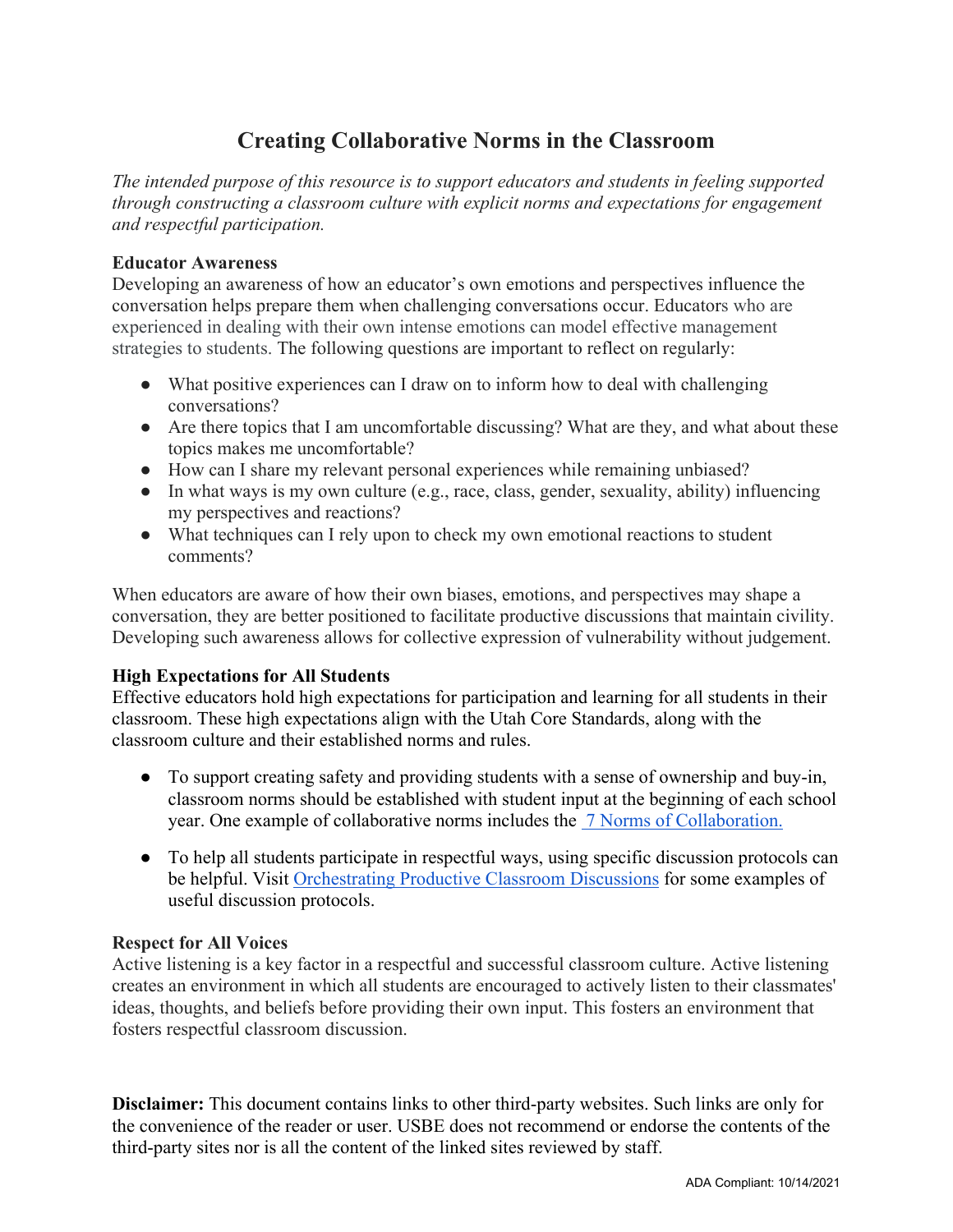- Facilitate different types of discussions to allow all voices to be heard. Remember that not all students are comfortable voicing their opinions out loud, so having multiple ways (partners, small groups, written, etc.) to express themselves is helpful.
- Foster an environment where all voices and multiple perspectives are respected and encouraged. Make it clear that it is ok to have an opinion on the subject matter but that other voices should be heard as well. (Consider using discussion facilitation tools like listing who has spoken or time limits to allow for all classroom participants to speak).
- Foster respectful and civil conversation. Educators who model that all voices and opinions are valued help students learn how to disagree respectfully.
- For more information, you may visit: [Difficult dialogues](https://cft.vanderbilt.edu/guides-sub-pages/difficult-dialogues/) or [Open and Closed Topics](https://www.schools.utah.gov/educationalequity/resources)

## **Reflection**

Reflection is an essential step that allows time for students to consider how they participated in the discussion as well as time for the students and educators to process the information presented in the discussion. This creates a space to explore the fact that not everything will have a conclusion or an agreed upon solution.

In implementing the reflection aspect of the collaborative norms process there are a variety of methods that can be used such as written, oral, art, music, etc. By providing time to reflect, educators create a dedicated time and space to allow an expression of understanding, while ensuring the means and methods are age-appropriate and leaves opportunity for creativity. Some examples of reflection practices include:

## *Written*

- Writing exercises (story creation, ethnography, poetry, thought diary, etc.)
- Personal journal, collaboration board, online discussion, etc.
- *Oral*
	- Communication Circle
		- Coming back together after a discussion/ experience in small groups.
		- This is a more controlled safe space conversation about what was previously discussed, reflecting on the experience, not a continuation of the discussion.
		- Asking students questions about their experience. These might include: What stood out to you during the conversation or experience? Is there something you did not understand? How did you feel? How did you perceive the way others felt? What approaches would you take next time?
	- Pair-sharing
		- Assigning or rotating pairs to do reflection chats with each other, especially if a student does not feel comfortable communicating with a large group, in writing, or other creative means.

## *Artistic expression*

- Visual Art
	- Drawings, paintings, murals to express ideas
- Drama
	- Tableau to represent ideas and situations

**Disclaimer:** This document contains links to other third-party websites. Such links are only for the convenience of the reader or user. USBE does not recommend or endorse the contents of the third-party sites nor is all the content of the linked sites reviewed by staff.